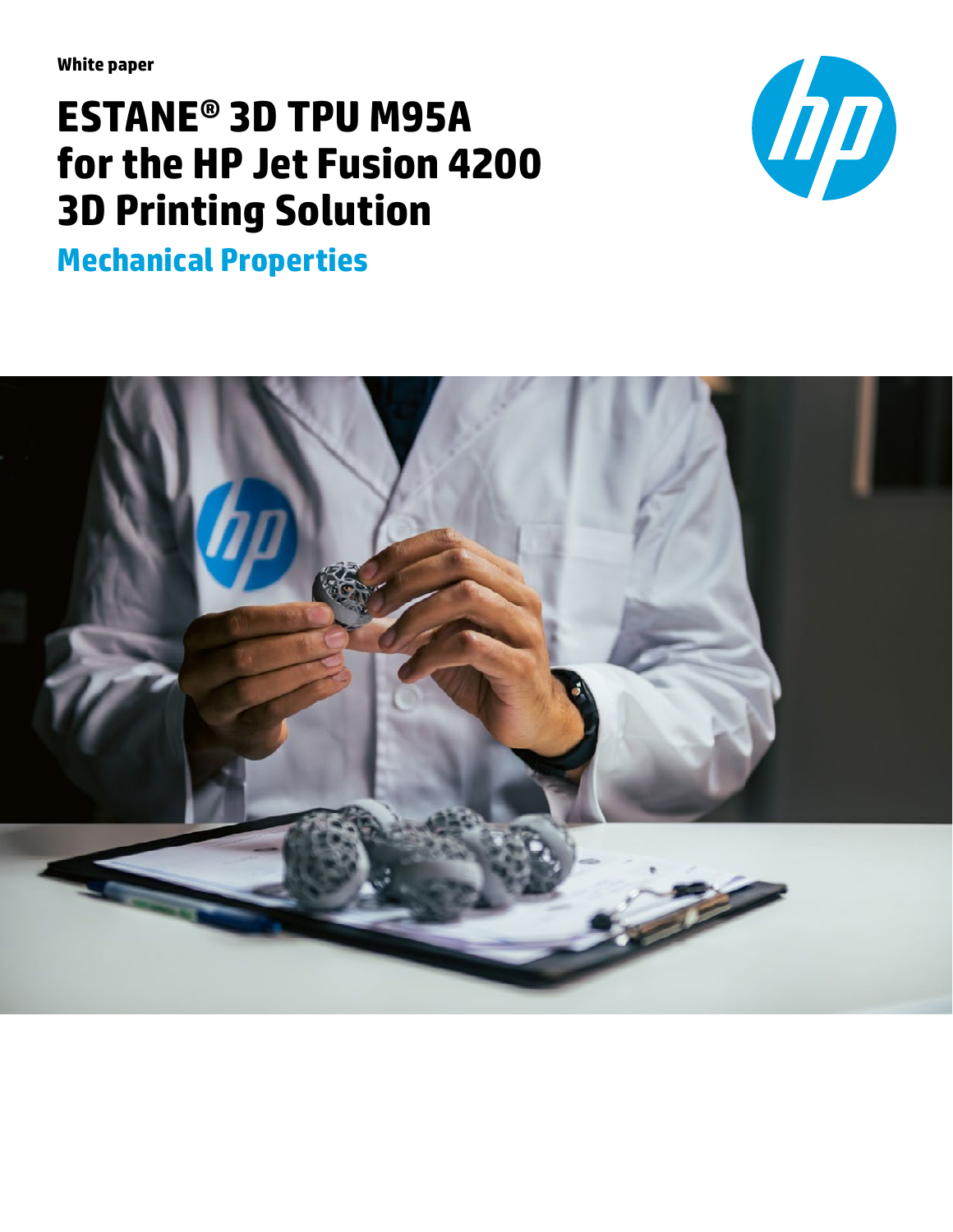# **Introduction**

At HP, we are committed to providing part designers and part manufacturers with the technical information and resources needed to enable them to unlock the full potential of 3D printing and prepare them for the future era of digital manufacturing.

The aim of this white paper is to illustrate the mechanical properties of HP 3D Printing materials that can be achieved with the HP Jet Fusion 4200 3D Printing Solution.

In this white paper, you will find:

- Key mechanical properties for for ESTANE® 3D TPU M95A1 ,
- A detailed explanation of the test conditions under which these values were obtained, and
- Additional information on the mechanical properties of thermoplastic materials, and a glossary of key terms used.

### **Material properties for ESTANE® 3D TPU M95A**

#### **Test job**

The baseline material properties for parts produced with ESTANE® 3D TPU M95A with the HP Jet Fusion 4200 3D Printing Solution were characterized using a test job, *Half bucket part property test build* (Figure 1), to evaluate part properties and material performance. Parts were selected for mechanical, dimensional, and look-and-feel qualitative evaluation.

The printable volume was packed with a packing density of 6.89% and had a total of 134 total parts with a minimum part spacing of 6 mm. Parts were distributed throughout the printable volume in a manner where center/edge or top/bottom signals could be found. In addition, many parts were tested in multiple orientations (e.g., XY or Z). The part property test results section shows results from multiple powder generations.

The configuration of the job is shown in Figure 1.



*Figure 1. Half bucket part property test build. Parts are color-coded by mechanical (orange/blue), dimensional (orange), and look and feel (purple/grey).*

| Test job description           | Half bucket part property test build |  |  |
|--------------------------------|--------------------------------------|--|--|
| Total parts                    | 134                                  |  |  |
| Time to print                  | 12 hours                             |  |  |
| Time to cool (Natural cooling) | 22 hours                             |  |  |
| Packing density                | 6.89%                                |  |  |

*Table 1. General description of the test job*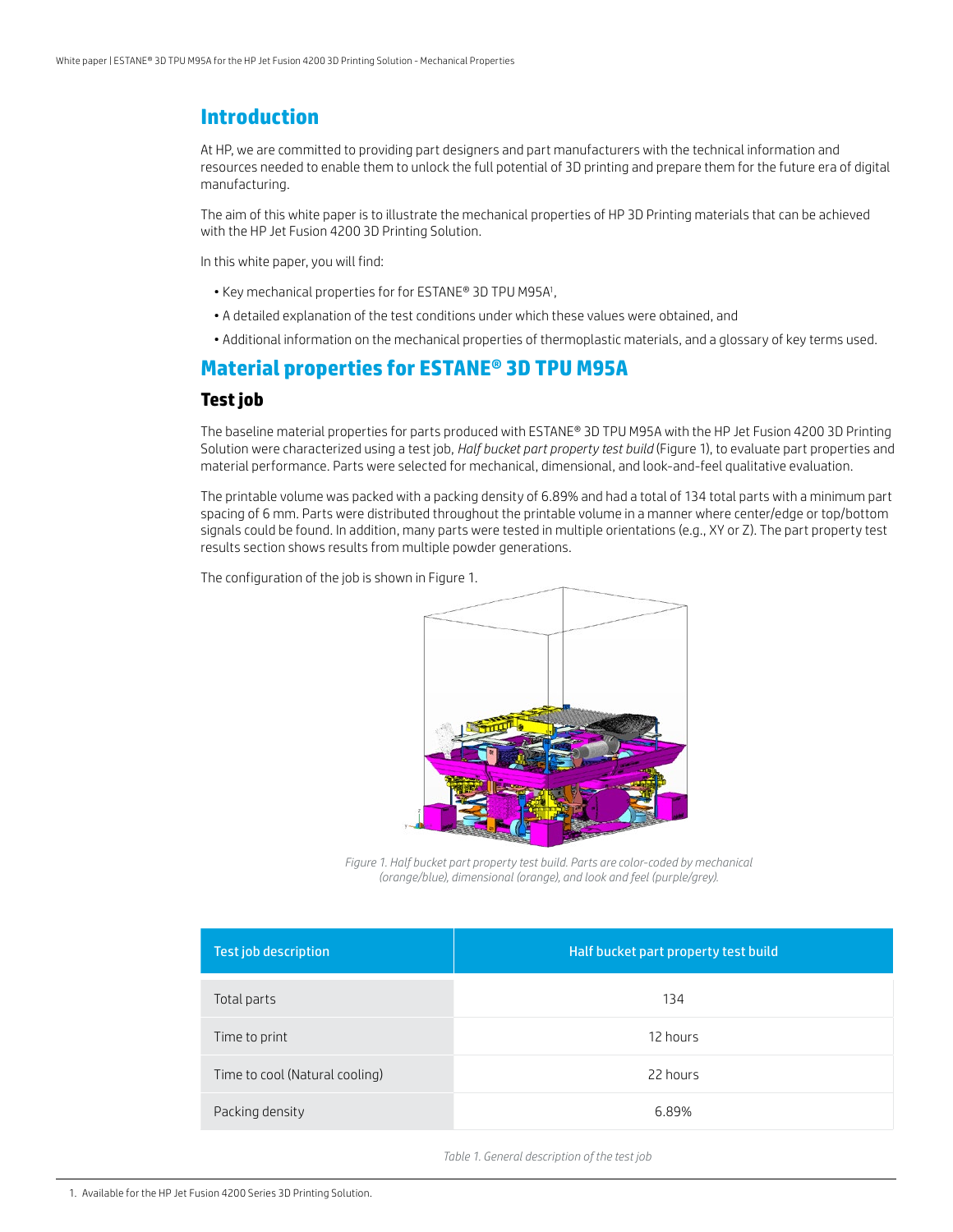Several test specimens to evaluate tensile strength, abrasion, rebound, compression set, and tear strength were distributed throughout the test bed (Figure 2). An application lattice test part (purple), which is described in the ESTANE® 3D TPU M95A technical data sheet (TDS), was included and tested for vertical resilience, swing-arm resilience, and compression set.



*Figure 2. View of mechanical parts in the Half bucket part property test build. Other parts are hidden to more clearly show the part locations.*

| <b>Number of samples</b> |    |  |  |  |  |
|--------------------------|----|--|--|--|--|
| <b>XY</b>                | Z  |  |  |  |  |
| 20                       | 10 |  |  |  |  |
| 10 <sup>°</sup>          | 5  |  |  |  |  |
| 10                       | 10 |  |  |  |  |
| 10 <sup>°</sup>          | 5  |  |  |  |  |
| 10                       |    |  |  |  |  |
| $\overline{4}$           |    |  |  |  |  |
|                          |    |  |  |  |  |

*Table 2. Number of samples used in the test job*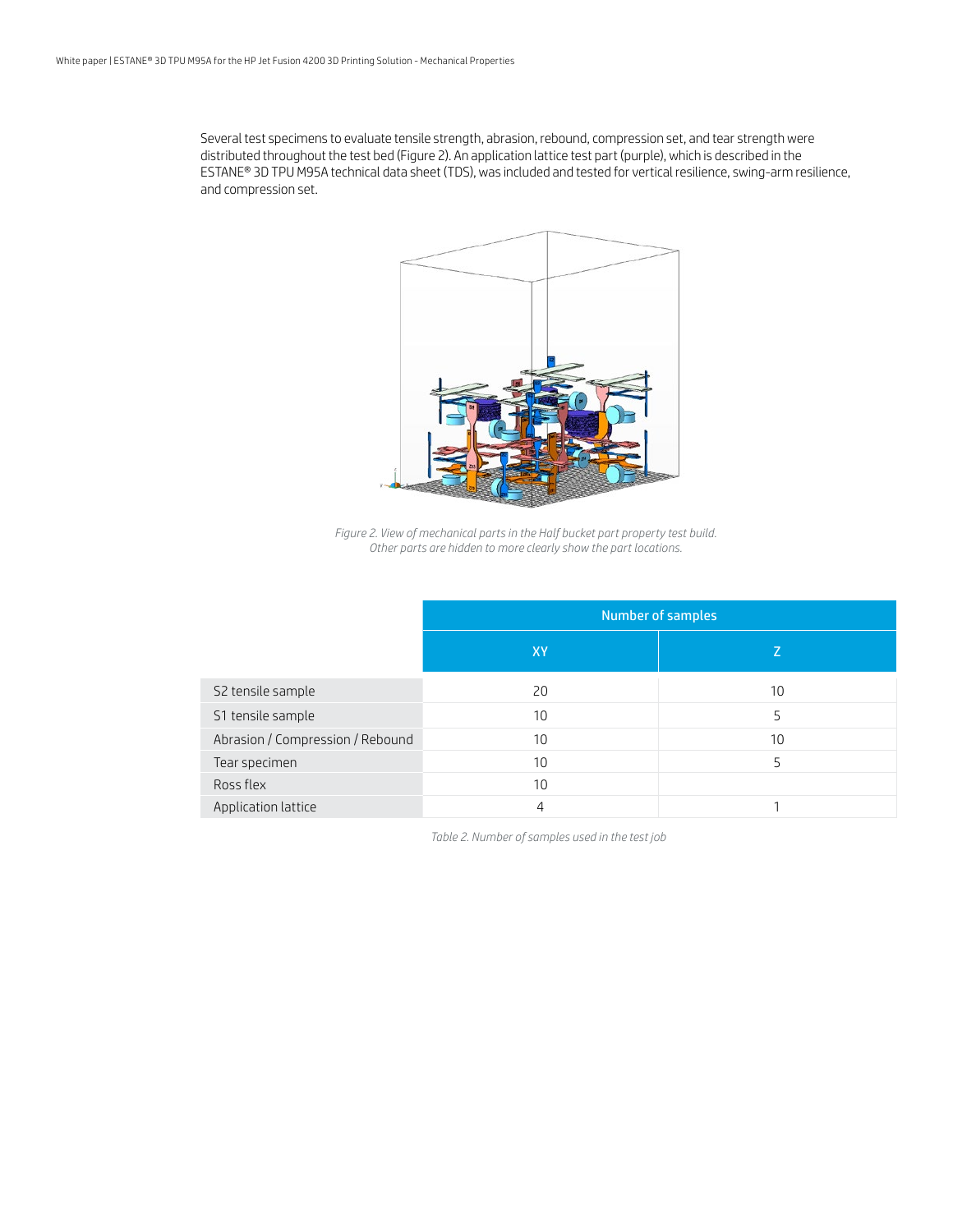#### **Test results**

A characterization of mechanical part properties for ESTANE® 3D TPU M95A was obtained based on the aforementioned part property test job.

Tests were based on a single print volume configuration; therefore, the results may vary as part design and print volume configuration change. All testing was performed with a new-to-recycled powder mix ratio of 20:80.

Several mechanical properties were tested in half jobs across several generations, and their respective degradation profile was characterized (Table 3).

In all results up to generation 11, degradation in all properties is expected and higher degradation is observed in Z-oriented parts. Degradation values are much higher in full buckets; therefore, half buckets are recommended.

| <b>ESTANE<sup>®</sup> 3D TPU M95Ailillii</b> | <b>XY</b><br>(Gen 1) | XY<br>% degradation from<br>Gen 1 to Gen 11 | IZ.<br>(Gen1) | % degradation from<br>Gen 1 to Gen 11 | <b>Test method</b> |
|----------------------------------------------|----------------------|---------------------------------------------|---------------|---------------------------------------|--------------------|
| Tensile strength (MPa)                       | 16                   | 18%                                         |               | 26%                                   | DIN-53504/ISO-37   |
| Elongation at break (%)                      | 370                  | 17%                                         | 90            | 38%                                   | DIN-53504/ISO-37   |
| Tear strength (N/mm) [Die C]                 | 109                  | 16%                                         | 53            | 28%                                   | ASTM D624          |
| Hardness (5 sec) [Shore A]                   | 90                   | N/A                                         | 90            | N/A                                   | ASTM D2240         |
| Abrasion volume loss (mm <sup>3</sup> )      | 92                   | 19%                                         | 80            | 26%                                   | DIN-53516/ISO-4649 |

*i. Based on internal testing and measured using the Half bucket part property test build. Results may vary with other jobs and geometries.*

*ii. Using ESTANE® 3D TPU M95A material, 20% refresh ratio, Balanced print profile, natural cooling, and measured after bead-blasting with glass beads at 5-6 bars.*

*iii. Following all HP-recommended printer setup and adjustment processes and printheads aligned using semi-automatic procedure.*

*Table 3. Mechanical test results from half bucket test build printed at 6.89%*

Some properties such as tensile strength, elongation at break, and tear resistance are anisotropic in XY versus Z. Other properties are more isotropic, but it ultimately depends on the test specimen geometry. Long, thin parts will be more anisotropic, whereas larger parts will be more isotropic. As a result, long, thin parts should be printed in XY wherever possible to maximize mechanical strength.

A common design used with 3D printed elastomers is a lattice structure, which inherently contains long, thin struts within the lattice design. Lattice strength fares much better since the long, thin features are more tightly packed compared with printing separate long, thin parts. Based on this effect, long, thin parts such as Z dog-bone tensile samples can see improved mechanical performance by caging. Caging also helps facilitate the unpacking of smaller, fragile parts, and is a good technique for small parts where possible.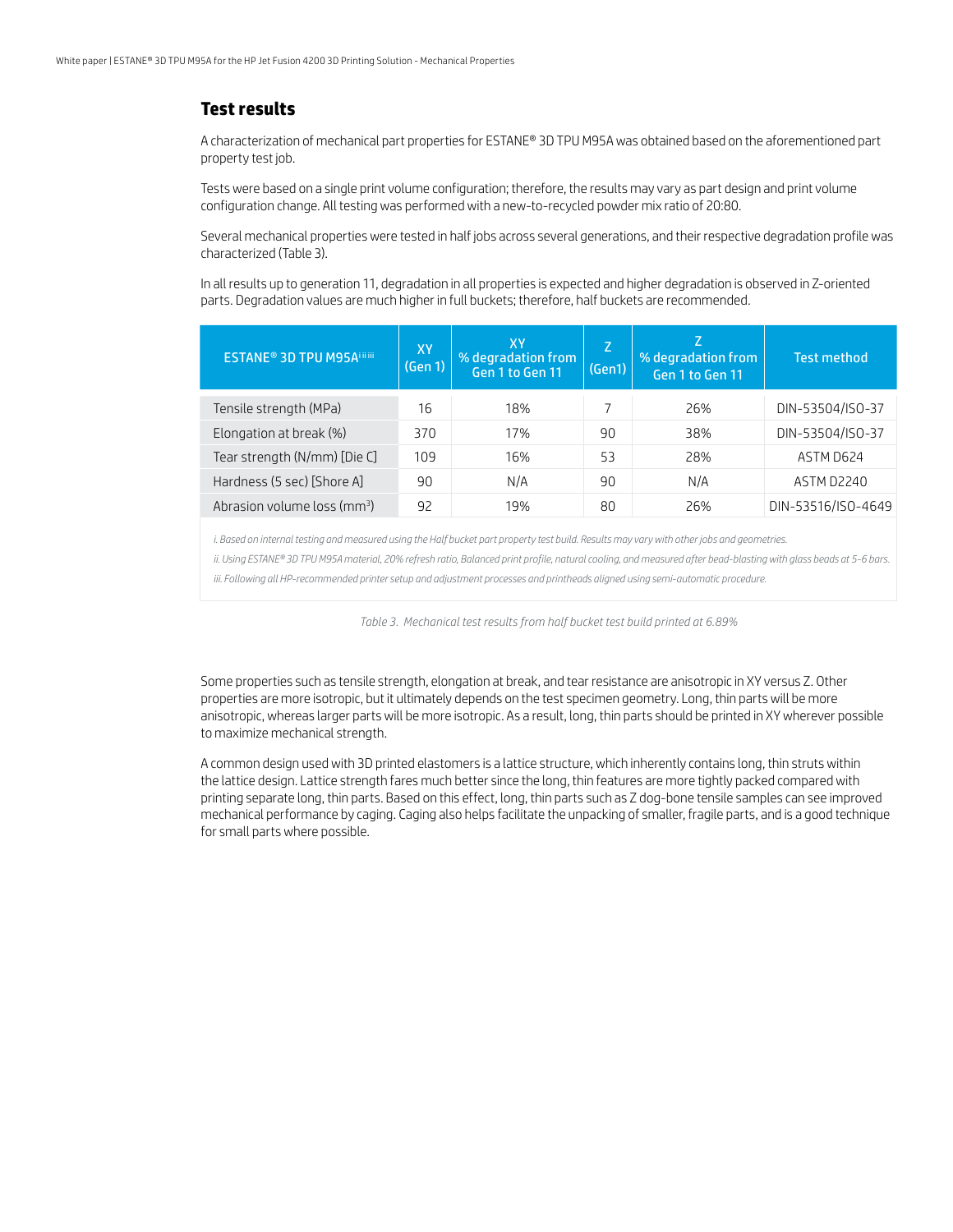# **Appendix 1: Choosing the right material for mechanical requirements**

One of the most critical aspects to understand before choosing a material is the stresses the part will experience in its regular operation mode. The chosen material must meet the application's requirements in terms of behavior under stress and provide a suitable yield point in order not to impact the part's functionality. Loads, boundary conditions, and design space for the part are usually given parameters, which cannot be modified. In some other cases where the loads may vary due to a dynamic situation, other factors and calculations should be considered to ensure, for instance, that the part withstand fatigue.

Ideally, designers should choose the material based on the application's specific requirements. However, performing the final selection is not easy, as often not all of the requirements for the application are known and, even if they are, there may not be a clear correlation between these final application requirements and the generic material properties (characterized by the standard procedures) or the variations the materials may have depending on the environment and conditions in which they operate. To simplify this choice, the commonly used process for material selection involves three steps:

STEP 1: Select a material with generic properties according to key attributes. In thermoplastics, the most commonly used properties are tensile strength, tensile modulus, and elongation, (but others may also be considered).

- Tensile strength measures the resistance of the material to breaking under tension.
- Tensile modulus measures the rigidity or resistance to elastic deformation.

Elongation measures the deformation (elastic or plastic) that a part undergoes given a certain strain.



*Figure 3. A typical stress-strain curve for a ductile material*

These properties and the relative behavior of polymers compared to other materials are shown in Figure 3.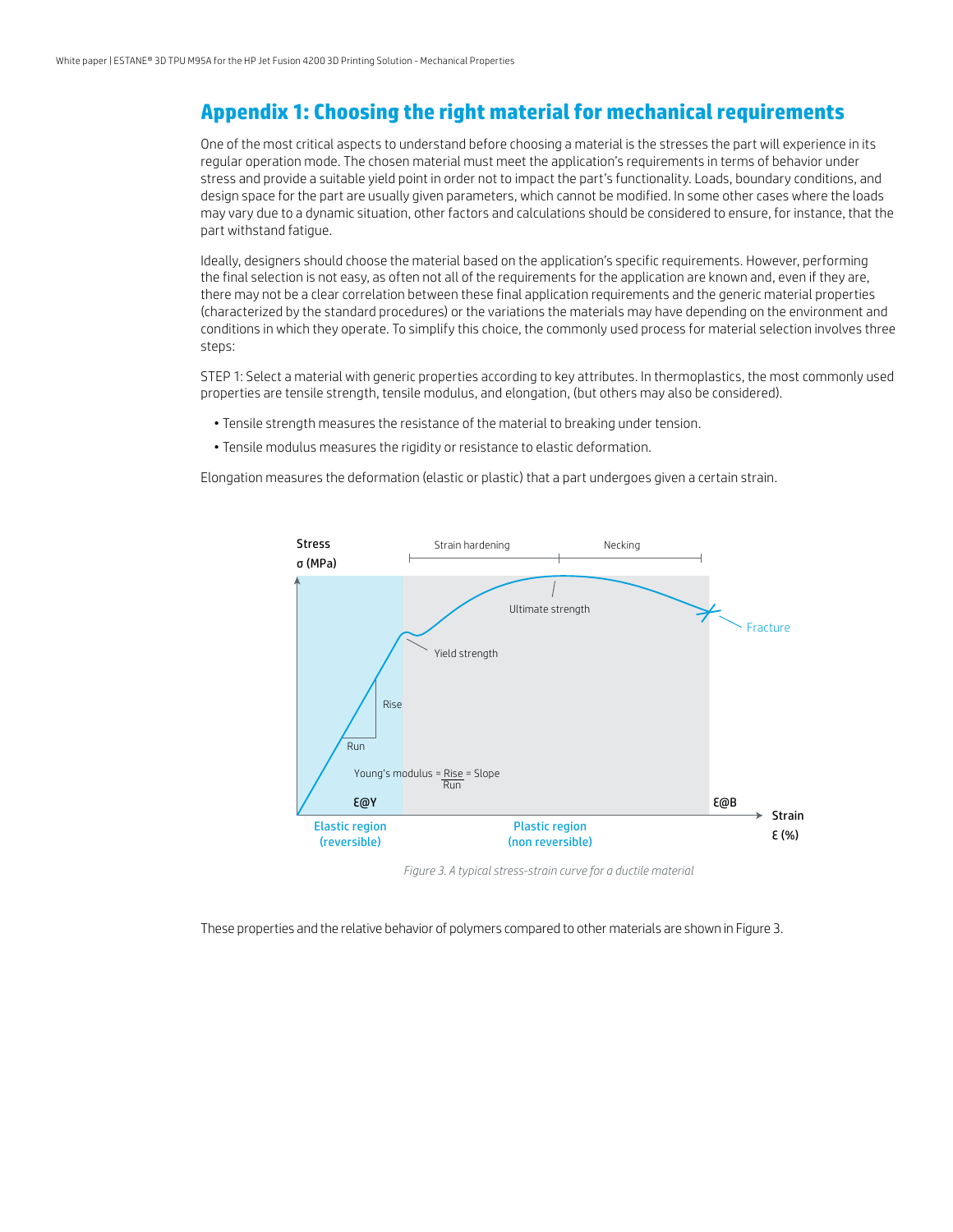

*Figure 4. Comparison of polymer, metal, and ceramic materials*

STEP 2: Once a material has been selected, the design of the part needs to be performed in line with HP Multi Jet Fusion design guidelines, allowing enough of a design margin (two or three times, depending on the property) to accommodate for all possible variations in the part itself or in the application-specific conditions.

STEP 3: Even after the design has been performed according to these principles, it is highly advisable to conduct a full application-specific qualification to ensure the precision of the design, obtain validation data that represent the application's end-to-end performance, and characterize its variation over time or according to other production and application variation factors.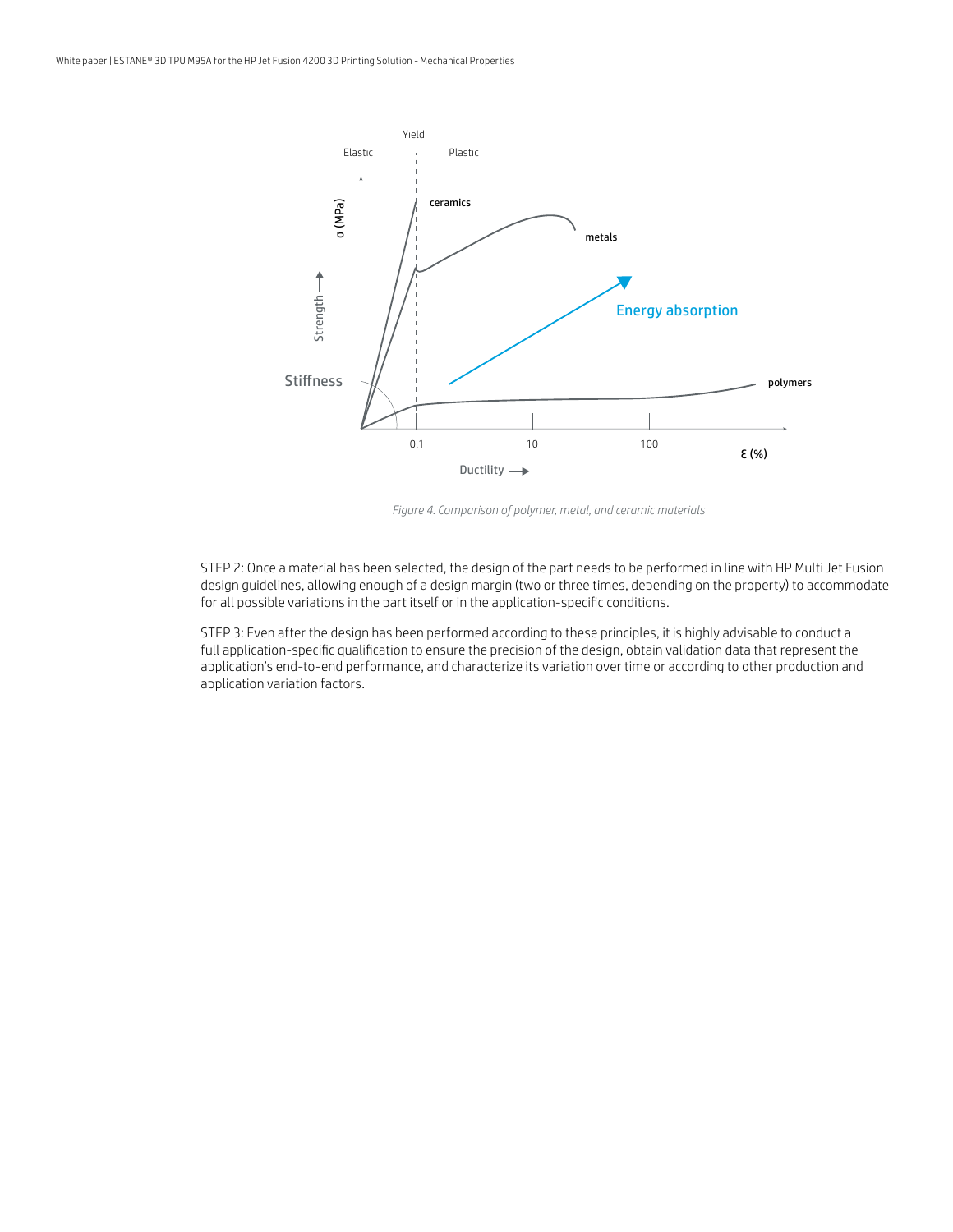## **Appendix 2: Key terms**

- Tensile strength or Ultimate Tensile Strength (UTS) is typically measured in MPa or N/mm<sup>2</sup>. It is the capacity of a material to withstand tension loads. Tensile strength is measured by the maximum stress that a material can withstand while being pulled before breaking.
- Tensile modulus (also Young's Modulus or E) is typically measured in MPa or N/mm<sup>2</sup>. It is a mechanical property that measures the stiffness of a solid material. It defines the relationship between stress and strain in a material in the linear elasticity regime. Since thermoplastics have a very short linear elasticity zone, it is calculated as the slope of the stress-strain curve very close to zero. Tensile modulus is required as an input for mechanical FEA simulations
- Elongation measures the deformation that a part undergoes given a certain stress. For thermoplastics, it is typically expressed as a percentage (%) of the deformed amount versus the original part length.

Elongation at yield in thermoplastics is the deformation corresponding to the tensile strength point, so where the stress-strain curve reaches its maximum.

Elongation at break is the deformation corresponding to the fracture point of the part.

- Abrasion volume loss measures the ability of a material to resist abrasive wear. The abrasion loss is given as the volume loss in cubic millimeters.
- Tear resistance or tear strength is defined as the resistance force that a material sample, modified by cutting or slitting, offers to the propagation of the tear.
- Hardness [Shore A] is a specific test to determine the relative hardness of soft materials, usually plastic or rubber. The test measures the penetration of a specified indentor into the material under specified conditions of force and time. The hardness value is often used to identify or specify a particular hardness of elastomers.
- Stress is the force density (quotient of internal force and effective area) prevailing in every area element. There are two types of stresses depending on their direction to the cross-sectional plane studied: normal stress and shear stress.
- Deformation refers to any stress on a solid body that generates strain. A distinction is made between elastic and plastic deformation. Elastic deformations disappear once the imposed external load has been removed. Plastic deformations occur when the inner stresses exceed a certain limit that is intrinsic to the material. In this case deformations will remain after removal of the external load. Hence, plastic deformation is permanent and nonreversible.